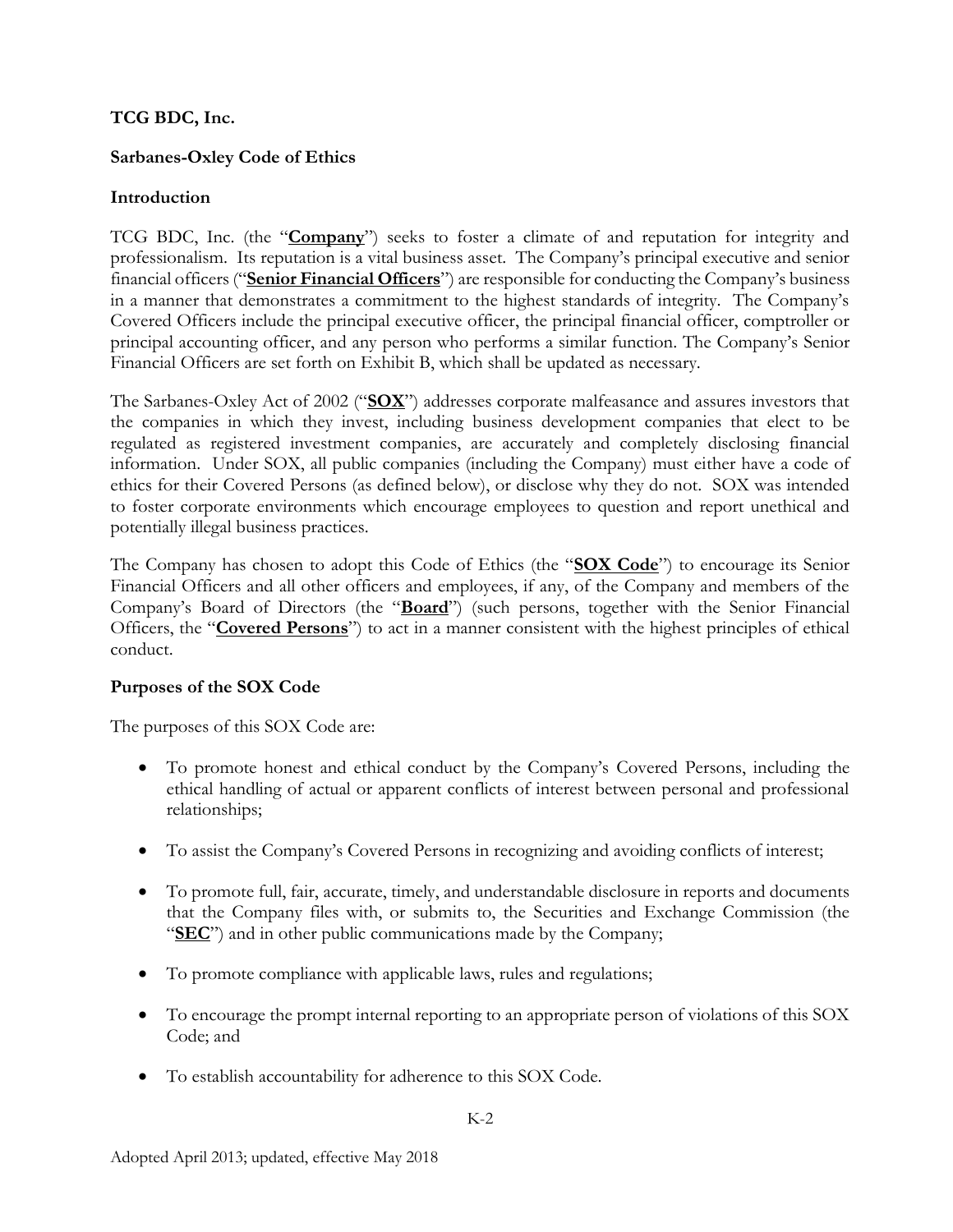## **Questions about this Code**

The Company's Chief Compliance Officer designated to oversee compliance with the Company's Code of Ethics adopted pursuant to SOX shall serve as "**Chief Compliance Officer**" for the implementation and administration of this SOX Code. You should direct your questions about this SOX Code to the Chief Compliance Officer.

## **Conduct Guidelines**

The Company has adopted the following guidelines under which the Company's Covered Persons must perform their official duties and conduct the business affairs of the Company.

- Ethical and honest conduct is of paramount importance. The Company's Covered Persons must act with honesty and integrity and avoid violations of this SOX Code, including the avoidance of actual or apparent conflicts of interest with the Company in personal and professional relationships.
- Conflicts of interest may arise as a result of material transactions or business or personal relationships to which the Covered Person may be a party. If you are unsure whether a particular fact pattern gives rise to a conflict of interest, or whether a particular transaction or relationship is "material," you should bring the matter to the attention of the Chief Compliance Officer.
- Standards for quality of information shared with service providers of the Company. The Company's Covered Persons must at all times seek to provide information to the Company's service providers (adviser, administrator, outside auditor, outside counsel, custodian, etc.) that is accurate, complete, objective, relevant, timely, and understandable.
- Standards for quality of information included in periodic reports. The Company's Covered Persons must at all times endeavor to ensure full, fair, timely, accurate, and understandable disclosure in the Company's periodic reports.
- Compliance with laws. The Company's Covered Persons must comply with the federal securities laws and other laws and rules applicable to the Company, such as the Internal Revenue Code.
- Standard of care. Each of the Company's Covered Persons must at all times act in good faith and with due care, competence and diligence, without knowingly misrepresenting material facts or allowing such Covered Person's independent judgment to be subordinated. The Company's Covered Persons must conduct the affairs of the Company in a responsible manner, consistent with this SOX Code.
- Confidentiality of information. The Company's Covered Persons must respect and protect the confidentiality of information acquired in the course of their professional duties, except when authorized by the Company to disclose it or where disclosure is otherwise legally mandated. Covered Persons may not use confidential information acquired in the course of their work for personal advantage.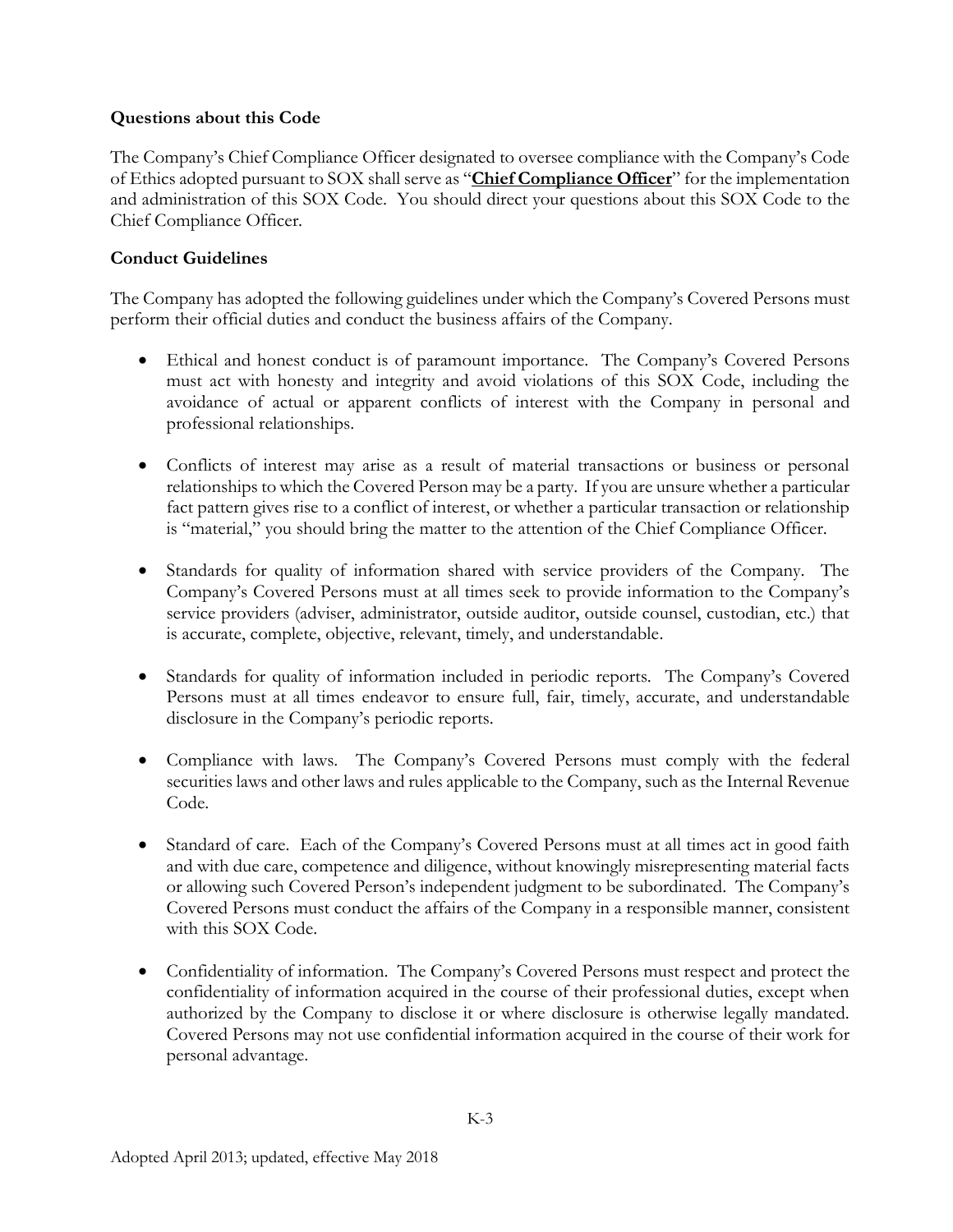- Sharing of information and educational standards. The Company's Covered Persons should share information with relevant parties to keep them informed of the business affairs of the Company, as appropriate, and maintain skills important and relevant to the Company's needs.
- Promote ethical conduct. The Company's Covered Persons should at all times proactively promote ethical behavior among peers in their work environment.
- Standards for recordkeeping. The Company's Covered Persons must at all times endeavor to ensure that the Company's financial books and records are thoroughly and accurately maintained to the best of their knowledge in a manner consistent with applicable laws and this SOX Code.

Although typically not presenting an opportunity for improper personal benefit, conflicts may arise from, or as a result of, the relationship between the Company, Carlyle Global Credit Investment Management L.L.C. (the "**Adviser**"), Carlyle Global Credit Administration L.L.C. (the "**Administrator**"), any sub-administrators and/or Covered Persons that are officers, employees and/or directors of more than one of such entities. As a result, this SOX Code recognizes that the Covered Persons will, in the normal course of their duties (whether for the Company, the Adviser, the Administrator or a sub-administrator), be involved in establishing policies and implementing decisions that will have different effects on the Company, the Adviser, the Administrator and subadministrators. The participation of the Covered Persons in such activities is inherent in the relationship between the Company, the Adviser, the Administrator and sub-administrators and is consistent with the performance by the Covered Persons of their duties as officers, employees and/or directors of the Company. Thus, if performed in conformity with the provisions of the Investment Company Act of 1940, such activities will be deemed to have been handled ethically and to not constitute a "conflict of interest" for purposes of this SOX Code.

### **Waivers of this Code**

You may request a waiver of a provision of this SOX Code by submitting your request in writing to the Chief Compliance Officer for appropriate review. For example, if a family member works for a service provider that prepares the Company's financial statements, you may have a potential conflict of interest in reviewing those statements and should seek a waiver of this SOX Code to review the work. The Chief Compliance Officer, an executive officer of the Company, or another appropriate person (such as a designated member of the Board or Audit Committee of the Company), will decide whether to grant a waiver. Any waiver of this SOX Code for executive officers or directors will require Board approval. All waivers of this SOX Code must be disclosed to the shareholders of the Company to the extent required by SEC rules. A Covered Person who is also an employee of the Company's investment adviser need not seek a waiver solely with respect to such employment.

### **Affirmation of the Code**

Upon adoption of the SOX Code, the Company's Covered Persons must affirm in writing that, among other things, they have received, read and understand that the SOX Code contains the Company's expectations regarding their conduct, and annually thereafter must reaffirm as to such matters and affirm that they have complied with the requirements of the SOX Code. To the extent necessary, the Company's Chief Compliance Officer will provide guidance on the conduct required by this SOX Code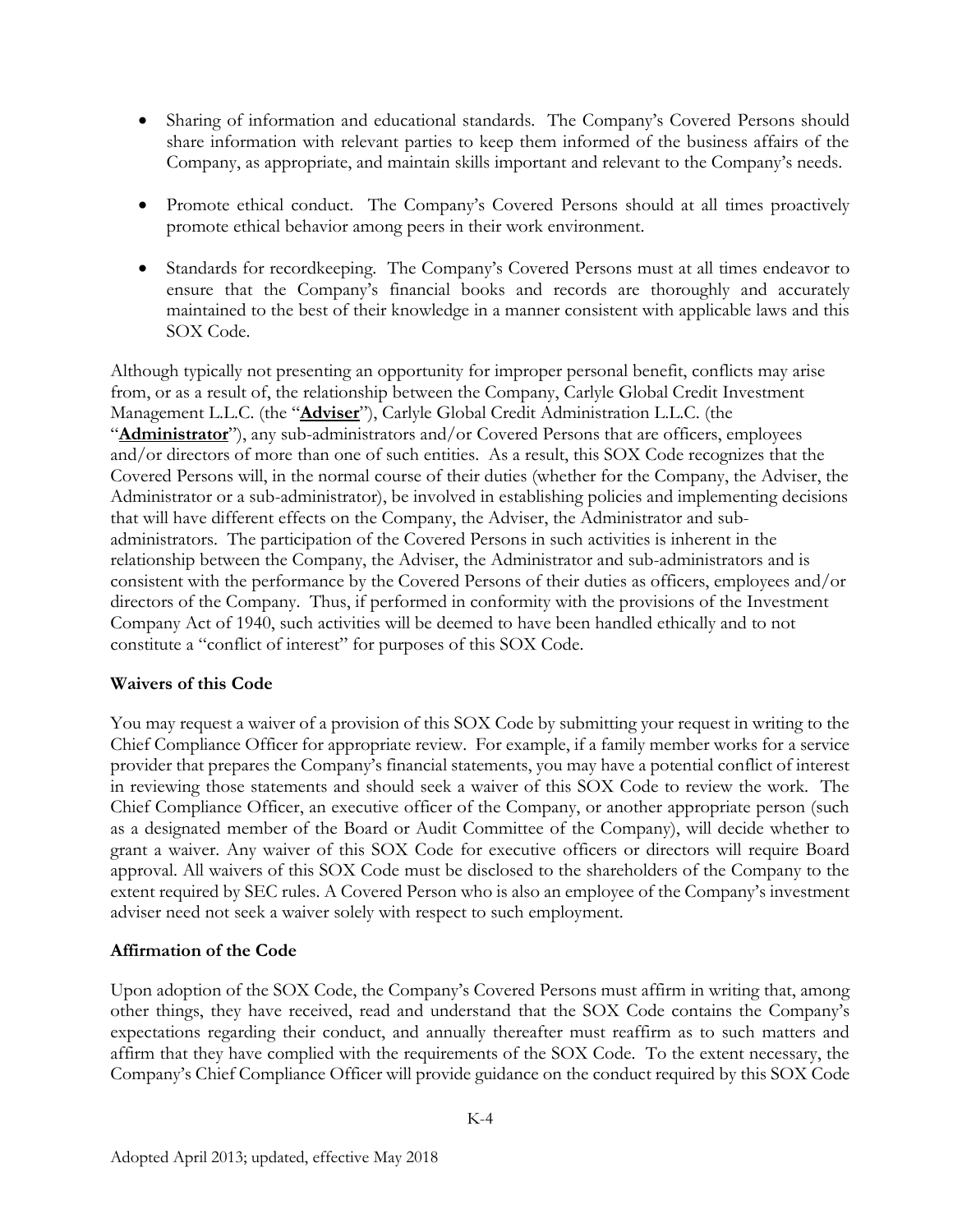and the manner in which violations or suspected violations must be reported and waivers must be requested. A form of the affirmation is attached hereto.

#### **Reporting Violations**

In the event that a Covered Person discovers or, in good faith, suspects a violation of this SOX Code, the Covered Person must immediately report the violation or suspected violation to the Chief Compliance Officer. The Chief Compliance Officer may, in his or her discretion, consult with outside counsel, the Company's auditors, another member of the Company's senior management or the Board in determining how to address the suspected violation. For example, a SOX Code violation may occur when a periodic report or financial statement of the Company omits a material fact, or is technically accurate but, in the view of the Covered Person, is written in a way that obscures its meaning.

Covered Persons who report violations or suspected violations in good faith will not be subject to retaliation of any kind. Reported violations will be investigated and addressed promptly and will be treated as confidential to the extent possible. See the Audit Committee of the Company's "Whistleblower Policy" for additional information with respect to treatment of reported information.

#### **Violations of the Code**

Dishonest or unethical conduct or conduct that is illegal will constitute a violation of this SOX Code, regardless of whether this SOX Code specifically refers to such particular conduct. A violation of this SOX Code may result in disciplinary action, up to and including removal as a Covered Person of the Company. A variety of laws apply to the Company and its operations, including the Securities Act of 1933, as amended, the Investment Company Act of 1940, as amended, state laws relating to duties owed by Company officers, and criminal laws. The Company will determine when and how to report a suspected criminal violation to the appropriate authorities, and will investigate, address and report, as appropriate, non-criminal violations.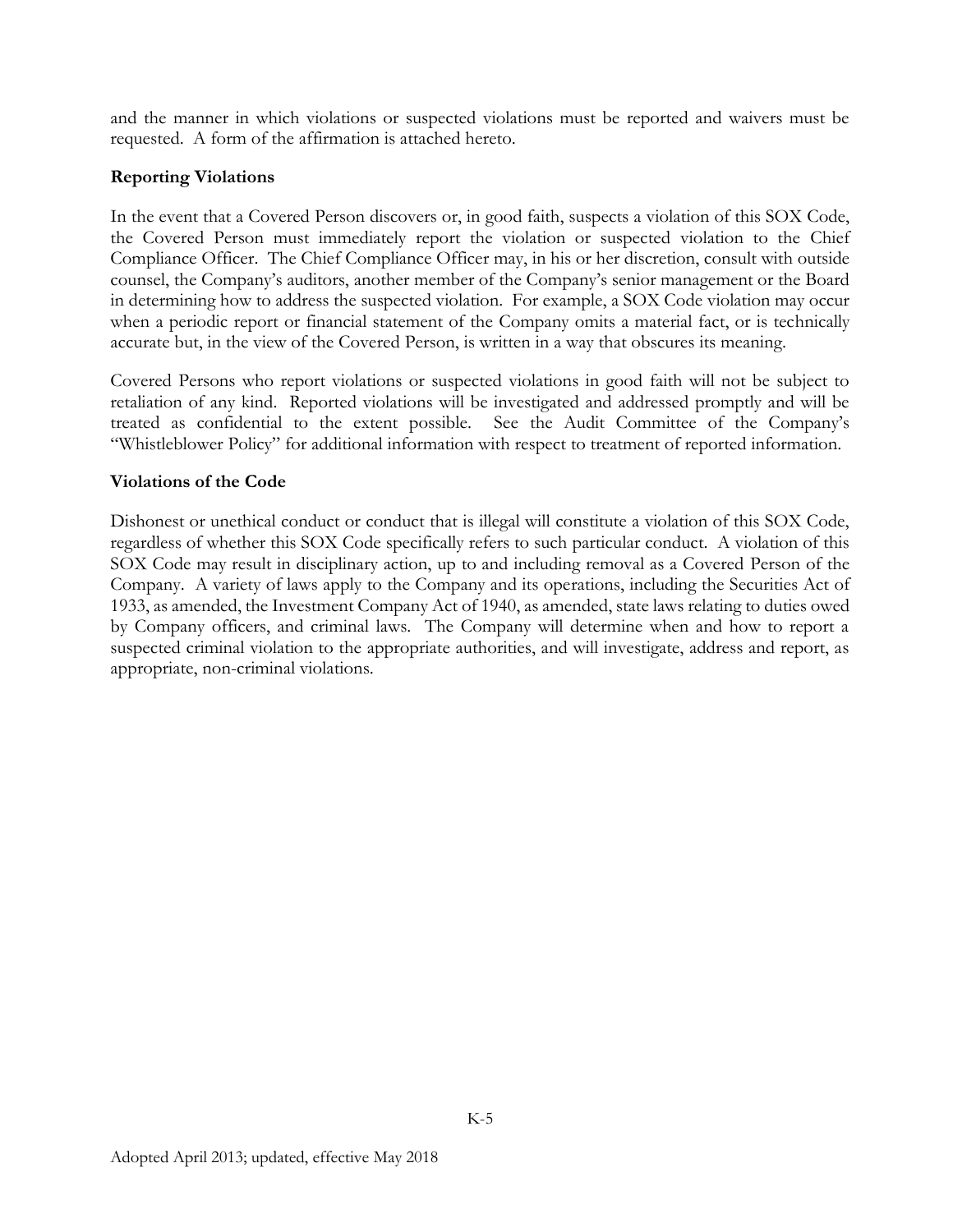## **Exhibit A – Affirmation of the Sarbanes-Oxley Code of Ethics**

[date]

Re: Sarbanes-Oxley Code of Ethics for TCG BDC, Inc. (the "**Company**")

To: Chief Compliance Officer of the Company

I have received, have read, understand and agree to comply with the Sarbanes-Oxley Code of Ethics dated  $\lceil \cdot \rceil$  for the Company (the "**Code**"). I hereby affirm that during the past year I have complied with the Code. I will not retaliate against any employee subordinate for good faith reports of potential violations. I will notify the Company's Chief Compliance Officer if I observe any irregularities or violations of the Code.

Signature:

Printed Name: